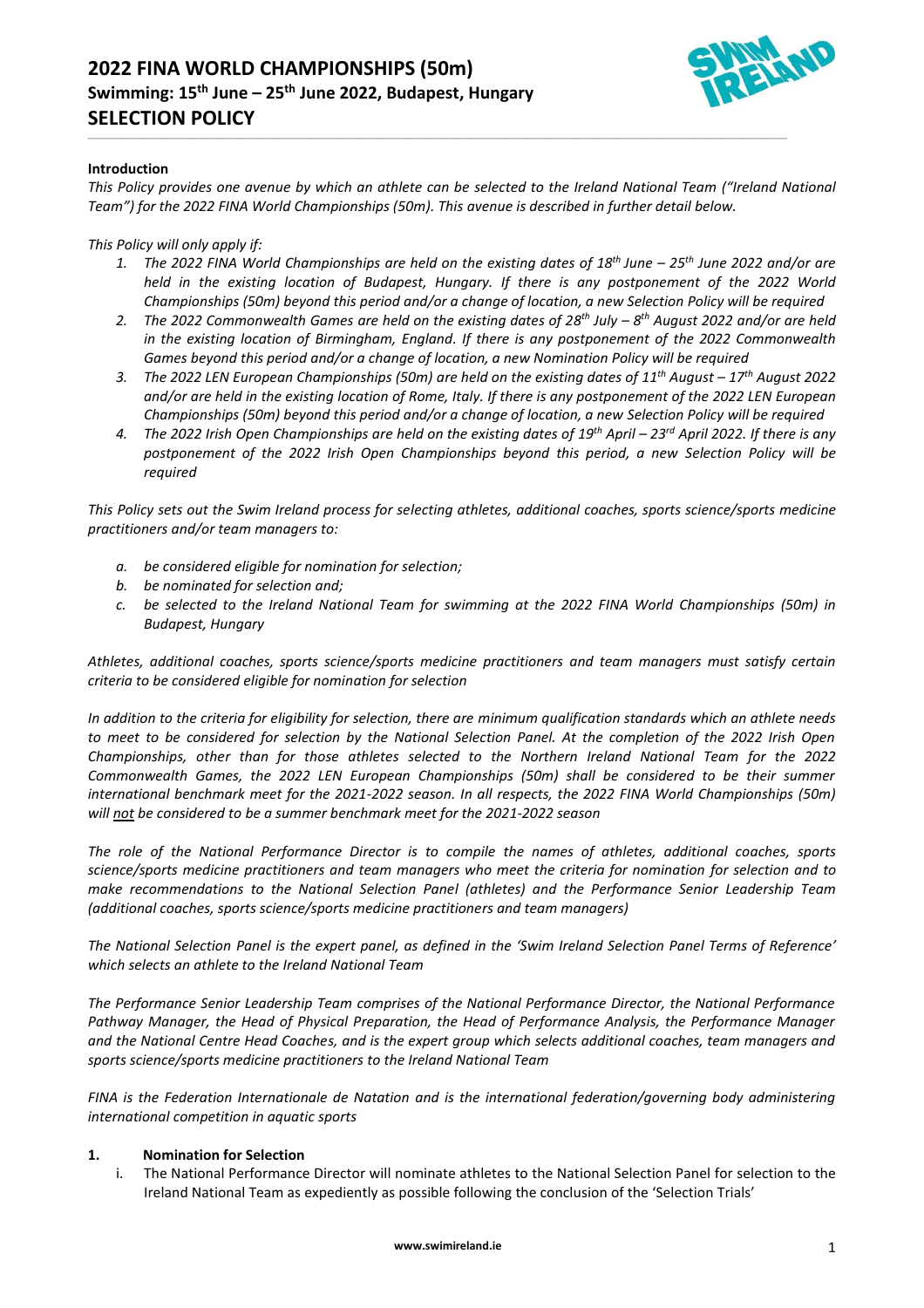

ii. The Selection Trials will consider Olympic individual event performances and single gender National Team relay lead-off leg performances only and will comprise of the following four competitions:

\_\_\_\_\_\_\_\_\_\_\_\_\_\_\_\_\_\_\_\_\_\_\_\_\_\_\_\_\_\_\_\_\_\_\_\_\_\_\_\_\_\_\_\_\_\_\_\_\_\_\_\_\_\_\_\_\_\_\_\_\_\_\_\_\_\_\_\_\_\_\_\_\_\_\_\_\_\_\_\_\_\_\_\_\_\_\_\_\_\_\_\_\_\_\_\_\_\_\_\_\_\_\_\_\_\_\_\_\_\_\_\_\_\_\_\_\_\_\_\_\_\_\_\_\_\_\_\_\_\_\_\_\_\_\_\_\_\_\_\_\_\_\_\_\_\_\_\_\_\_\_\_\_\_\_\_\_\_\_\_\_\_\_\_\_\_\_\_\_\_\_\_\_\_\_\_\_\_\_\_

- a. 2021 National Team Trials (Dublin, Ireland) in April 2021
- b. 2021 Swim Ireland Performance Meet (Dublin, Ireland) in June 2021
- c. 2021 Olympic Games (Tokyo, Hungary) in July 2021
- d. 2022 Irish Open Championships (Dublin, Ireland) in April 2022
- iii. To be considered eligible for nomination to the Ireland National Team, athletes must:
	- a. Satisfy the conditions and standards set out in Section 4; and
	- b. Meet the athlete eligibility criteria set out in Section 3 below

# **2. Ireland National Team (Swimming)**

- i. The National Selection Panel is the body which has the power to select an athlete to the Ireland National Team (swimming) for the 2022 FINA World Championships (50m) in Budapest, Hungary
- ii. The Performance Senior Leadership Team is the body which has the power to select a member of staff to the Ireland National Team for the 2022 FINA World Championships (50m) in Budapest, Hungary
- iii. At the recommendation of the National Performance Director, the National Selection Panel will determine the athlete team size and personnel
- iv. The National Selection Panel agrees to notify Swim Ireland of its selection or its refusal to select any nominated athlete as soon as reasonably practicable after the National Selection Panel receives the National Performance Director's nominations after the Selection Trials are complete
- v. There are seventeen individual events per gender in the FINA World Championships programme for swimming. Athletes may be selected to the Ireland National Team via the fourteen Olympic individual events per gender only. Up to a maximum of two athletes can be nominated for selection by the National Selection Panel per individual event

# **3. Athlete Eligibility**

At the time that the National Performance Director is nominating athletes for selection to the National Selection Panel, athletes must meet the following criteria to be eligible for nomination:

- i. Be an Irish citizen at the time of entries being submitted to FINA;
- ii. Be eligible to represent Ireland as per FINA General Rules 1 & 2 (GR 1 & 2) at the time of entries being submitted to FINA;
- iii. Hold an Irish passport at the time of entries being submitted to FINA;
- iv. Be a registered Swim Ireland member for the 2021-2022 season;
- v. Be in good standing with Swim Ireland;
- vi. Be available to fulfil all of the Ireland National Team obligations;
- vii. Other than in exceptional circumstances, have accepted their place on the National Programme in September 2020 and/or September 2021;
- viii. Comply with the statements and expectations of the Swim Ireland 'On This Performance Team' booklet;
- ix. Not be the subject of an anti-doping ban, a doping violation and/or a pending doping violation;
- x. Comply with any FINA eligibility criteria and/or requirements. Swim Ireland, in consultation with FINA, will decide on any question of eligibility (having regard to all eligibility criteria set by the Swim Ireland and FINA) with the Swim Ireland decision being final

# **4. Athlete Nominations**

- i. To be considered for nomination for selection to the Ireland National Team via an Olympic individual event(s) at the Selection Trials athletes must achieve one or more of the times from Table 1 (FINA 'A' World Championships Qualifying Times set by FINA) at the Selection Trials
- ii. Times in Table 1 can be achieved from:
	- Individual event times at the Selection Trials, where all rounds of competition (heat, semi-final and/or final) are seen as having equal consideration status;
	- Times achieved in lead-off legs within single gender Ireland National Team relays at the Selection Trials, where all rounds of competition (heat and/or final) are seen as having equal consideration status and subject to FINA ratification and acceptance;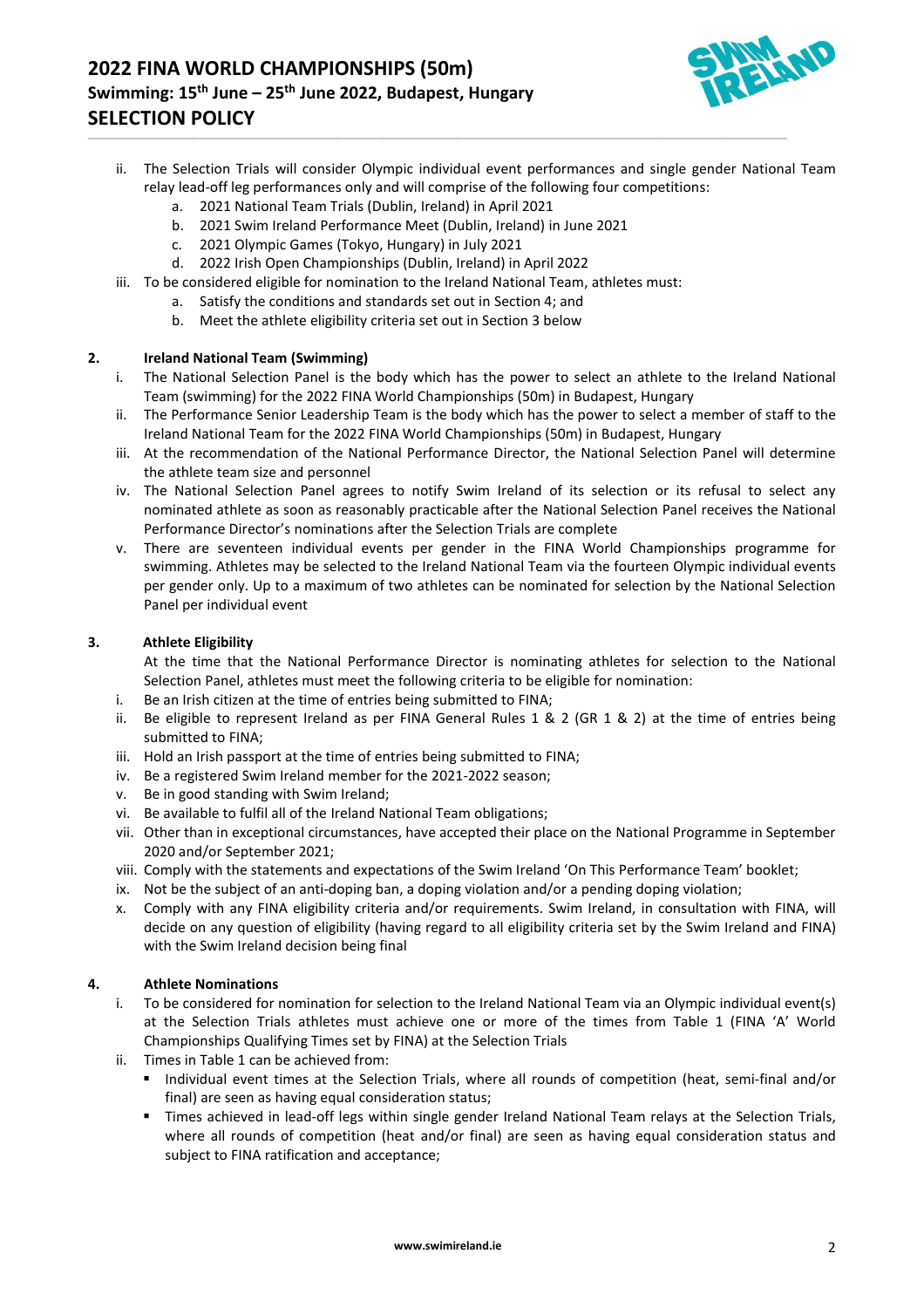# **2022 FINA WORLD CHAMPIONSHIPS (50m) Swimming: 15th June – 25th June 2022, Budapest, Hungary SELECTION POLICY**



\_\_\_\_\_\_\_\_\_\_\_\_\_\_\_\_\_\_\_\_\_\_\_\_\_\_\_\_\_\_\_\_\_\_\_\_\_\_\_\_\_\_\_\_\_\_\_\_\_\_\_\_\_\_\_\_\_\_\_\_\_\_\_\_\_\_\_\_\_\_\_\_\_\_\_\_\_\_\_\_\_\_\_\_\_\_\_\_\_\_\_\_\_\_\_\_\_\_\_\_\_\_\_\_\_\_\_\_\_\_\_\_\_\_\_\_\_\_\_\_\_\_\_\_\_\_\_\_\_\_\_\_\_\_\_\_\_\_\_\_\_\_\_\_\_\_\_\_\_\_\_\_\_\_\_\_\_\_\_\_\_\_\_\_\_\_\_\_\_\_\_\_\_\_\_\_\_\_\_\_

| <b>MALE</b>          |                           | <b>FEMALE</b>        |
|----------------------|---------------------------|----------------------|
| <b>Consideration</b> | Event                     | <b>Consideration</b> |
| <b>Time</b>          |                           | <b>Time</b>          |
| 22.18                | 50 <sub>m</sub> Freestyle | 25.04                |
| 48.77                | 100m Freestyle            | 54.25                |
| 1:47.06              | 200m Freestyle            | 1:58.66              |
| 3:48.15              | 400m Freestyle            | 4:10.57              |
| 7:53.11              | 800m Freestyle            | 8:37.90              |
| 15:04.64             | 1500m Freestyle           | 16:29.57             |
| 54.03                | 100m Backstroke           | 1:00.59              |
| 1:58.07              | 200m Backstroke           | 2:11.08              |
| 59.75                | 100m Breaststroke         | 1:07.43              |
| 2:10.32              | 200m Breaststroke         | 2:25.91              |
| 51.96                | 100m Butterfly            | 58.33                |
| 1:56.71              | 200m Butterfly            | 2:09.21              |
| 1:59.76              | 200m IM                   | 2:12.98              |
| 4:17.48              | 400m IM                   | 4:43.06              |

# **5. Athlete Selection Procedure**

- i. At the conclusion of the Selection Trials, those athletes who have achieved the criteria requirements within Section 4 and who meet the athlete eligibility requirements outlined in Section 3 will be considered eligible for nomination to the National Selection Panel for the Ireland National Team;
- ii. In the event of a tie (equal times achieved by three or more athletes) between any number of athletes within an individual event at the Selection Trials, the athlete with the next fastest time achieved once (from all rounds of competition) in that event at the Selection Trials will be considered for selection to the Ireland National Team by the National Selection Panel
- iii. In the case of athletes accepting their selection to the Ireland National Team for the 2022 FINA World Championships (50m), they will be only considered for entry into an Olympic individual event/s where a Consideration Time in Table 1 has been achieved in that event at the Selection Trials
- iv. The decision of the National Selection Panel shall be subject to an Appeals Process (Section 24)

# **6. Team Head Coach/s**

i. The Head Coach/s for the Ireland National Team at the 2022 FINA World Championships (50m) will be nominated for selection by the National Performance Director to the Performance Senior Leadership Team following the Selection Trials

# **7. Team Coach Eligibility**

Depending on the size of the Ireland National Team (swimming), any additional coach to be considered eligible for nomination for selection by the Performance Senior Leadership Team must meet the following criteria:

- i. Be a registered Swim Ireland member for the 2021-2022 season;
- ii. Be in good standing with Swim Ireland;
- iii. Be a full time resident within Ireland;
- iv. Be a practising coach within an Irish swimming programme;
- v. Be holders of the Swim Ireland Level 3 Coaching Certificate or international equivalent or be enrolled on a Level 3 Coaches Course at the time of selection;
- vi. Hold a Swim Ireland Coaching Licence;
- vii. Be available to fulfil the obligations of the Ireland National Team;
- viii. Other than in exceptional circumstances, have provided first hand service or support as a coach as part of the National Squad or Regional Squad Programme in the period  $1<sup>st</sup>$  September 2020 – 30<sup>th</sup> April 2022 (where offered/requested);
- ix. Have engaged as part of the Home Programme Coach Policy in the 2020-2021 and the 2021-2022 season (where offered/requested);
- x. Comply with the statements and expectations of the Swim Ireland 'On This Performance Team' booklet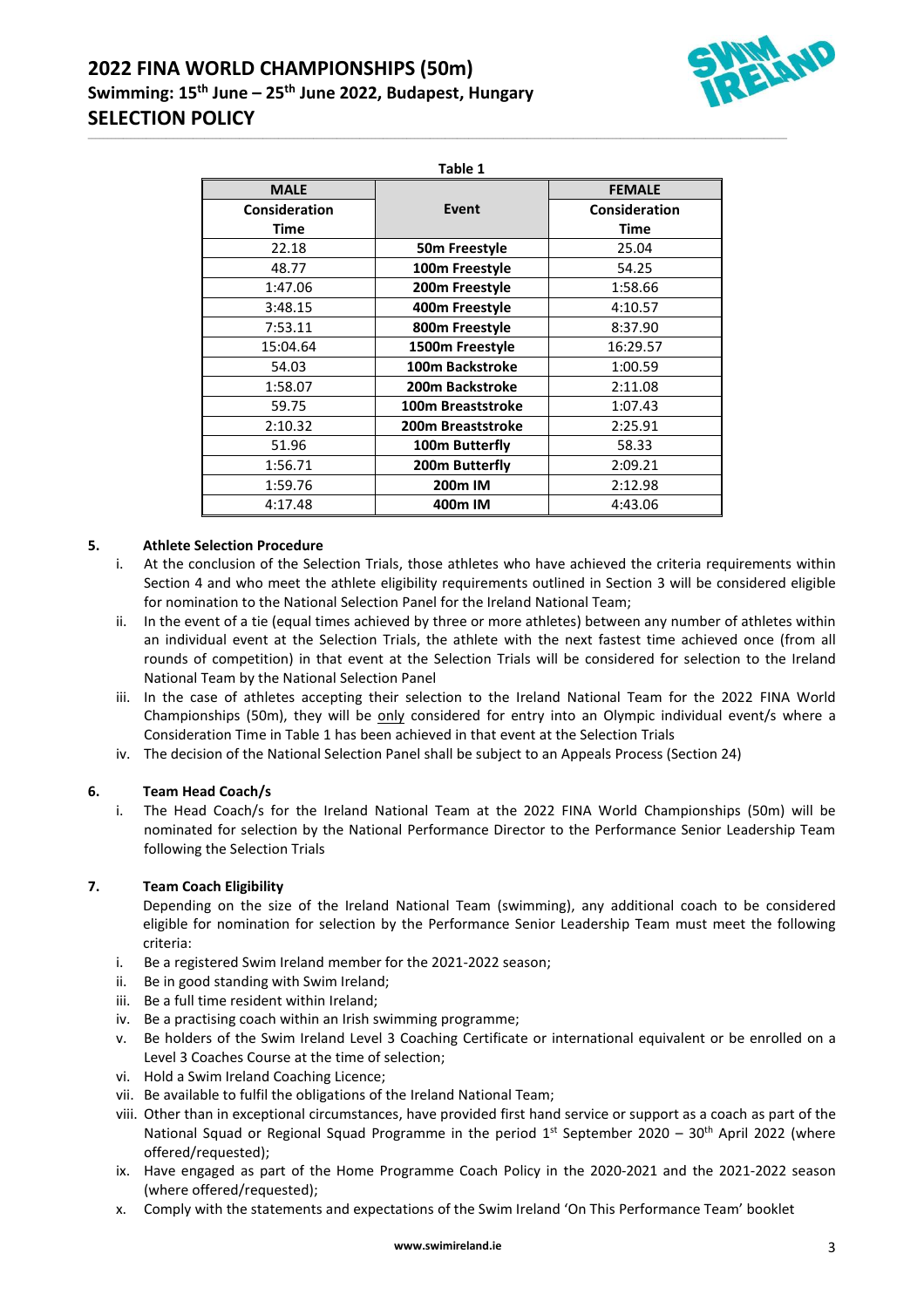

#### **8. Team Coach Nomination Procedure**

i. Subject to coaches meeting the criteria as set out in Section 11, one or more additional coaches may be recommended by the National Performance Director and where so recommended, may be selected by the Performance Senior Leadership Team

\_\_\_\_\_\_\_\_\_\_\_\_\_\_\_\_\_\_\_\_\_\_\_\_\_\_\_\_\_\_\_\_\_\_\_\_\_\_\_\_\_\_\_\_\_\_\_\_\_\_\_\_\_\_\_\_\_\_\_\_\_\_\_\_\_\_\_\_\_\_\_\_\_\_\_\_\_\_\_\_\_\_\_\_\_\_\_\_\_\_\_\_\_\_\_\_\_\_\_\_\_\_\_\_\_\_\_\_\_\_\_\_\_\_\_\_\_\_\_\_\_\_\_\_\_\_\_\_\_\_\_\_\_\_\_\_\_\_\_\_\_\_\_\_\_\_\_\_\_\_\_\_\_\_\_\_\_\_\_\_\_\_\_\_\_\_\_\_\_\_\_\_\_\_\_\_\_\_\_\_

ii. Such selections will be reflective of the Team size, the needs of the individual athletes selected, as well as considering the optimum balance of the Team as a whole. As such, a Team Coach may not be required/selected

#### **9. Team Manager Eligibility**

Depending on the size of the Ireland National Team (swimming), any team manager to be considered eligible for nomination for selection by the Performance Senior Leadership Team must meet the following criteria:

- i. Be a registered Swim Ireland member for the 2021-2022 season;
- ii. Be in good standing with Swim Ireland;
- iii. Be a full time resident within Ireland;
- iv. Be holders of the Swim Ireland Level 2 Team Management Certificate or international equivalent;
- v. Be available to fulfil the obligations of the Ireland National Team;
- vi. Other than in exceptional circumstances, team managers will not be the parent or guardian of an athlete member of the Team;
- vii. Other than in exceptional circumstances, have provided first hand service or support as a team manager as part of the National Squad or Regional Squad Programme in the period 1<sup>st</sup> September 2020 – 30<sup>th</sup> April 2022 (where offered/requested);
- viii. Comply with the statements and expectations of the Swim Ireland 'On This Performance Team' booklet

#### **10. Team Manager Nomination Procedure**

- i. Subject to the team manager meeting the criteria as set out in Section 13, the team manager may be recommended by the National Performance Director and where so recommended, may be selected by the Performance Senior Leadership Team
- ii. Such selections will be reflective of the Team size, the needs of the individual athletes and/or relays selected, as well as considering the optimum balance of the Team as a whole. As such, a team manager may not be required/selected

#### **11. Sports Science/Sports Medicine Practitioner Eligibility**

Depending on the size of the Ireland National Team (swimming), any sports science/sports medicine practitioner to be considered eligible for selection by the Performance Senior Leadership Team must meet the following criteria:

- i. Be in good standing with Swim Ireland;
- ii. Be holders of an appropriate and recognised qualification for the position of appointment;
- iii. Be available to fulfil the obligations of the Ireland National Team;
- iv. Comply with the statements and expectations of the Swim Ireland 'On This Performance Team' booklet

# **12. Sports Science/Sports Medicine Practitioner Selection Procedure**

- i. Subject to a sports science/sports medicine practitioner meeting the criteria as set out in Section 15, a sports science/sports medicine practitioner may be recommended by the National Performance Director and where so recommended, may be selected by the Performance Senior Leadership Team
- ii. Such selections will be reflective of the Team size and the needs of the individual athletes and/or relays selected. As such, sports science/sports medicine practitioners may not be required/selected

#### **13. Ireland National Team (Swimming) Obligations**

In accepting a selection to the Ireland National Team for the 2022 FINA World Championships (50m), athletes accept and agree that training with/competing for the Ireland National Team takes precedence over training for/competing in any other competition, including that for another Team/Club or University programme in Ireland or anywhere in the world. Swim Ireland require any athlete, coach, sports science/sports medicine practitioner or team manager who has been selected to represent the Ireland National Team at the 2022 FINA Championships (50m) to meet and fulfil a suite of obligations, where non-adherence is subject to Section 19. Swim Ireland oblige all selected athletes and, where relevant, all Ireland National Team staff to: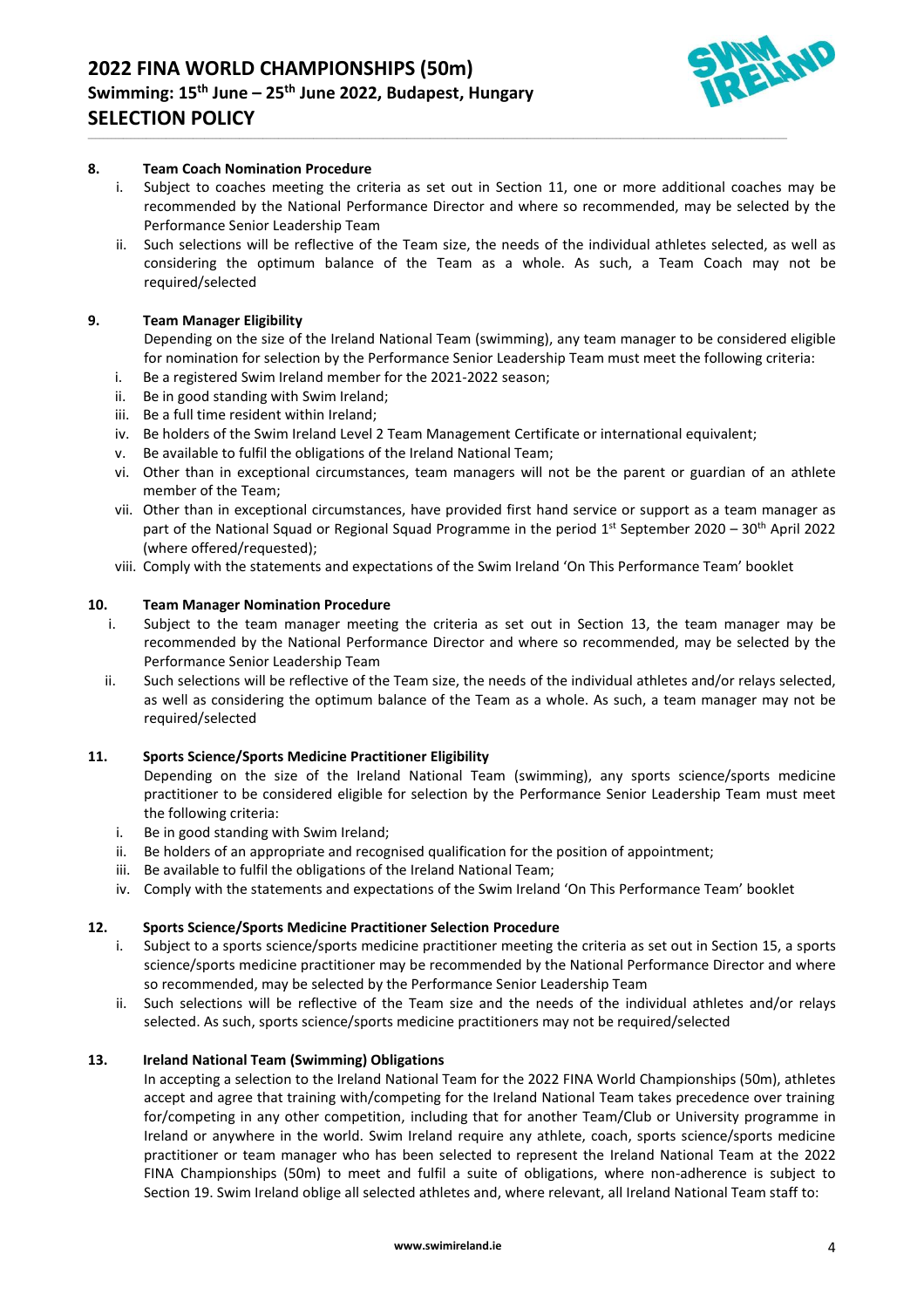# **2022 FINA WORLD CHAMPIONSHIPS (50m) Swimming: 15th June – 25th June 2022, Budapest, Hungary SELECTION POLICY**



- i. Agree not to disclose any selected Ireland National Team member name to the press or any other media (including their own social media) until Swim Ireland have themselves announced this to the press and other media
- ii. Recognise that the 2022 FINA World Championships (50m) is not the summer international benchmark meet for any Ireland National Team athlete in the 2021-2022 season
- iii. Compete in the 2022 Commonwealth Games and/or the 2022 LEN European Championships (50m)

\_\_\_\_\_\_\_\_\_\_\_\_\_\_\_\_\_\_\_\_\_\_\_\_\_\_\_\_\_\_\_\_\_\_\_\_\_\_\_\_\_\_\_\_\_\_\_\_\_\_\_\_\_\_\_\_\_\_\_\_\_\_\_\_\_\_\_\_\_\_\_\_\_\_\_\_\_\_\_\_\_\_\_\_\_\_\_\_\_\_\_\_\_\_\_\_\_\_\_\_\_\_\_\_\_\_\_\_\_\_\_\_\_\_\_\_\_\_\_\_\_\_\_\_\_\_\_\_\_\_\_\_\_\_\_\_\_\_\_\_\_\_\_\_\_\_\_\_\_\_\_\_\_\_\_\_\_\_\_\_\_\_\_\_\_\_\_\_\_\_\_\_\_\_\_\_\_\_\_\_

- iv. Complete, sign and comply with the Swim Ireland National Team Code of Conduct
- v. Complete a Swim Ireland Medical Form prior to competing at the 2022 FINA World Championships (50m)
- vi. Commit to the values of the Swim Ireland National Programme Athlete Charter
- vii. Abide by the Uniform Policy, the Media Policy, the Appearances Policy, the Betting, Gambling & Integrity Policy and the Sports Supplements Policy of the Swim Ireland National Team
- viii. At the date of the decision of the National Selection Panel of selections, all Ireland National Team athletes must ensure that they are making the required Kitman submission each training/competition day
- ix. Comply with Swim Ireland and FINA swimwear regulations
- x. Adhere to all prescribed travel arrangements which might involve different travel dates to other members of the Ireland National Team
- xi. Not take holidays between the Selection Trials and the 2022 FINA World Championships (50m)
- xii. Make themselves available for all Ireland National Team activities designated by the National Performance Director (including, but not limited to, any associated Ireland National Team camps) as part of or in addition to the National Programme or Regional Programme. No Team member will be allowed to leave a National Team camp or undertake any activities that are not directly relevant to the Ireland National Team camp, including any external media, sponsor or social activities. Under exceptional circumstances, written approval to be excluded from activities can be given by the National Performance Director
- xiii. Not attend overseas camps and/or competitions between the 2022 Irish Open Championships and the 2022 FINA World Championships (50m) without prior written approval from the National Performance Director
- xiv. If Ireland National Team athletes intend to apply to/are invited to compete in the International Swimming League (ISL) in 2022, before making such an application they and/or their home programme coach must provide the National Performance Director with a clear and comprehensive plan as to how the athlete's involvement in the ISL will aid and not hinder a peak performance at the identified summer benchmark international meet for the 2021-2022 season. Such athletes must receive a written approval from the National Performance Director in relation to this plan before accepting their position within an ISL team, and this will be specifically subject to Section 18

# **14. Team Uniform/Kit**

- i. All Team uniform and kit (including racing caps and racing suits) will be provided for and to the Team by Swim Ireland
- ii. Athletes accepting racing suits from Swim Ireland must wear them (or another branded suit of the same sponsor) for all of their races. Athletes may exercise 'freedom of choice' in the wearing of a non-sponsor suit, but such a suit must be unbranded

# **15. Competitive Readiness**

'Competitive Readiness' means the combined professional opinion of the National Performance Director and the appointed Ireland National Team Head Coach following advice, where necessary, from a member/s of the Sport Ireland Institute Medical Team as to the ability of an athlete who has been selected to represent the Ireland National Team (swimming) at the 2022 FINA World Championships (50m) to achieve a performance that is within 3% of the performance achieved to qualify for selection

- i. Athletes who, in the opinion of the National Performance Director and the appointed Ireland National Team Head Coach , do not remain Competitively Ready by reason of lack of fitness, injury, illness, application to training, performance behaviour or other reasons, may be removed from the Ireland National Team (swimming)
- ii. Athletes and their home programme coaches shall immediately report any injury, illness, change in training, change in application to training and/or performance behaviour, that could affect their ability to compete at their highest level at the 2022 FINA World Championships (50m), to the National Performance Director and the appointed Ireland National Team Head Coach in writing, via e-mail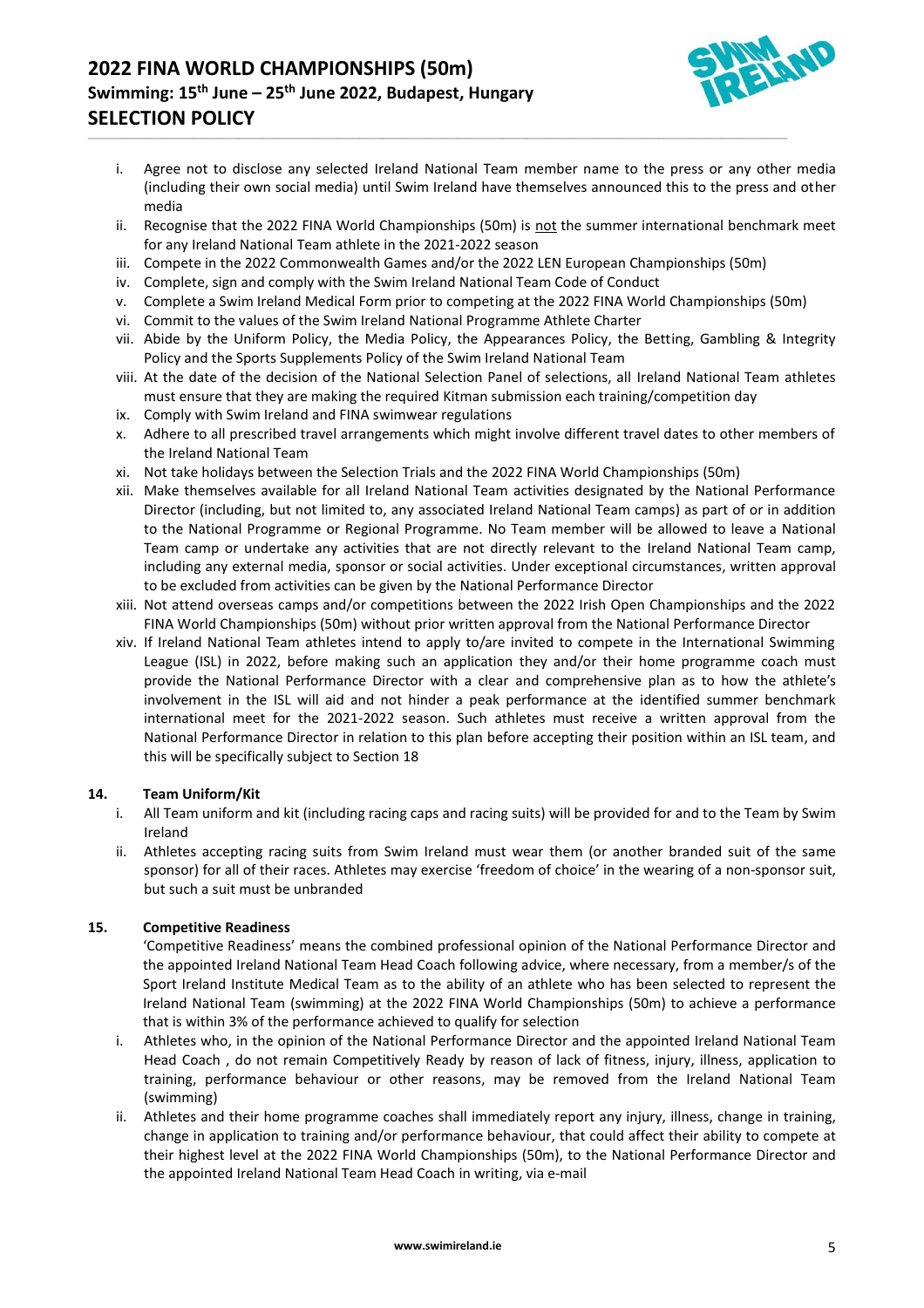

iii. In the case of lack of fitness, injury or illness, it shall be necessary for the National Performance Director and the appointed Ireland National Team Head Coach to consider recommendations made by a member/s of the Sport Ireland Institute Medical Team

\_\_\_\_\_\_\_\_\_\_\_\_\_\_\_\_\_\_\_\_\_\_\_\_\_\_\_\_\_\_\_\_\_\_\_\_\_\_\_\_\_\_\_\_\_\_\_\_\_\_\_\_\_\_\_\_\_\_\_\_\_\_\_\_\_\_\_\_\_\_\_\_\_\_\_\_\_\_\_\_\_\_\_\_\_\_\_\_\_\_\_\_\_\_\_\_\_\_\_\_\_\_\_\_\_\_\_\_\_\_\_\_\_\_\_\_\_\_\_\_\_\_\_\_\_\_\_\_\_\_\_\_\_\_\_\_\_\_\_\_\_\_\_\_\_\_\_\_\_\_\_\_\_\_\_\_\_\_\_\_\_\_\_\_\_\_\_\_\_\_\_\_\_\_\_\_\_\_\_\_

- iv. In the case of application to training, or performance behaviour or other reasons, it shall not be necessary for the National Performance Director and the appointed Ireland National Team Head Coach to seek recommendations from a member/s of the Sport Ireland Institute Medical Team
- v. In the case of lack of fitness, injury or illness, such athletes may be subject to a 'Proof of Readiness Test' to be determined by the National Performance Director, the appointed Ireland National Team Head Coach and appropriate a member/s of the Sport Ireland Institute Medical Team. The Proof of Readiness test will consist of a controlled performance such as a competition or an observed test or a time trial
- vi. Athletes who are notified of a Competitive Readiness concern shall not travel with the Ireland National Team (swimming) to any National Team event including the 2022 FINA World Championships (50m) and/or an associated Holding Camp, unless and until the opinion of the National Performance Director and the appointed Ireland National Team Head Coach has been communicated to that athlete that the athlete does meet their opinion of Competitive Readiness. If the athlete is at either the 2022 FINA World Championships (50m) or the associated Holding Camp and the opinion is that the athlete is not Competitively Ready, then he or she may be required to return home immediately
- vii. The opinion on Competitive Readiness made by National Performance Director and the appointed Ireland National Team Head Coach is final

# **16. Withdrawal & Removals**

At any stage an athlete, team coach, team manager or sports science/sports medicine practitioner may withdraw from the Ireland National Team (swimming) but may only do so in extenuating circumstances

- i. An athlete, team coach, team manager or sports science/sports medicine practitioner may be removed from:
- a. Eligibility for nomination, or;
- b. Nomination for selection, or;
- c. Selection to the Ireland National Team (swimming) for any of the following reasons:
- Behaviour that is inconsistent with the National Team Code of Conduct. A copy of this document is available vi[a performance@swimireland.ie;](mailto:performance@swimireland.ie)
- found to be in violation of any anti-doping policy or procedure as outlined by Swim Ireland, Sport Ireland and/or the World Anti-Doping Agency (WADA);
- unable or unwilling to fully comply with the Ireland National Team Obligations (Section 17)
- decline selection to or withdraw from the 2022 FINA World Championships (50m)
- ii. An athlete may be removed from the Ireland National Team (swimming) before or after nomination for selection or before or after selection if he/she, in the opinion of the National Performance Director does not have Competitive Readiness (Section 19)

# **17. Replacement or Addition**

- i. If an athlete, team coach, team manager or sports science/sports medicine practitioner is removed from or withdraws from the Ireland National Team (swimming), that individual may be replaced by another eligible individual who meets the required standards set out in this Policy
- ii. The National Performance Director, where in his opinion it is in the best interests of the Ireland National Team (swimming), may recommend that any number of additional athletes, team coaches, team managers and/or sports science/sports medicine practitioners be added to the selected Ireland National Team (swimming), subject to such additional individuals meeting the required standards set out in this Policy
- iii. Any replacement or addition of an individual to the Ireland National Team (swimming) shall be made by way of nomination by the National Performance Director, and which nomination is approved by the National Selection Panel (in the case of athletes) or the Senior Leadership Team (in the case of team coaches, team managers and/or sports science/sports medicine practitioners)

# **18. Unforeseen Circumstances**

i. In the event that this Policy is silent on any matter which arises in the administration or application or interpretation of any selection process or decision, then the National Selection Panel shall have discretion to determine any issue as they deem fit so long as it is exercised fairly and quickly